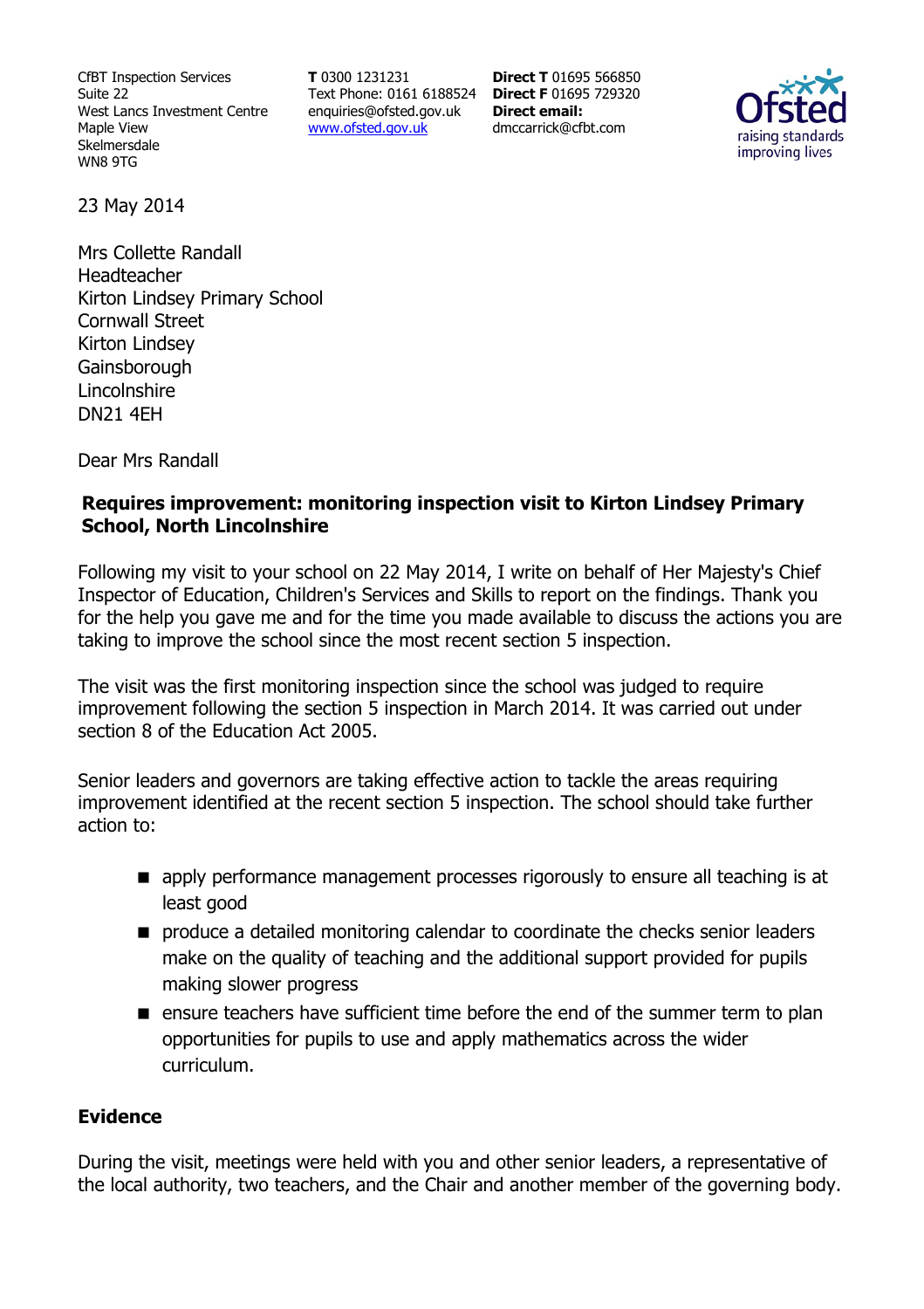You accompanied me on a tour of the school in which we observed the pupils' behaviour and attitudes to learning. I evaluated the school's plans for improvement and scrutinised a range of documents, including records of checks on teaching and pupil progress data.

# **Context**

Since the last inspection, a new deputy headteacher has taken up post. One member of staff is on maternity leave and a long-term supply teacher continues to teach in Year 5.

### **Main findings**

Between September 2012 and March 2014 the school did not improve sufficiently to become a good school. This was because weaknesses in the quality of teaching were not tackled decisively. Consequently not enough pupils make good progress. The senior leaders and governors now recognise inconsistencies in the quality of teaching must be addressed urgently so that all pupils receive good teaching and rates of progress increase. The plans for improvement you have produced since the last inspection reflect this urgent priority. In addition, the targets you have set for pupils' achievement show you are raising everyone's expectations.

The arrival of the new deputy headteacher has added additional strength to the leadership of the school. Senior leaders have reviewed and re-aligned their areas of responsibility and there is now greater momentum to address the areas for improvement identified in the last inspection. Checks on the quality of teaching have increased significantly and teachers are aware of what needs to be done. Teachers are applying the new marking policy and have begun to identify ways in which pupils' mathematics skills can be used and applied more widely across the curriculum. However, teachers need more time to embed these opportunities into their planning. Most teachers are responding positively to training and support, but the necessary improvements in pupil progress are not yet being seen consistently. Leaders do however, have a good understanding of the strengths and weaknesses of the school and there is a stronger commitment to deal with underperformance.

You have reviewed the behaviour policy and you are checking carefully that all members of staff are applying the policy consistently. On our tour of the school we observed positive attitudes and good behaviour in all classrooms. Pupils were engaged, and, in some classrooms, showed a genuine thirst for knowledge. The setting arrangements for the teaching of mathematics were providing good opportunities for pupils to work at the appropriate level, and this meant their level of interest was sustained.

Members of the governing body have a thorough understanding of the strengths and weaknesses of the school. This is because they receive good quality reports from the headteacher and because they make frequent visits to check on the impact of the school's work. However, they recognise they have been slow to address weaknesses in the quality of teaching, and that this is now an urgent priority. Consequently, they are now using teachers' performance management processes robustly to hold teachers accountable for the progress of their pupils.